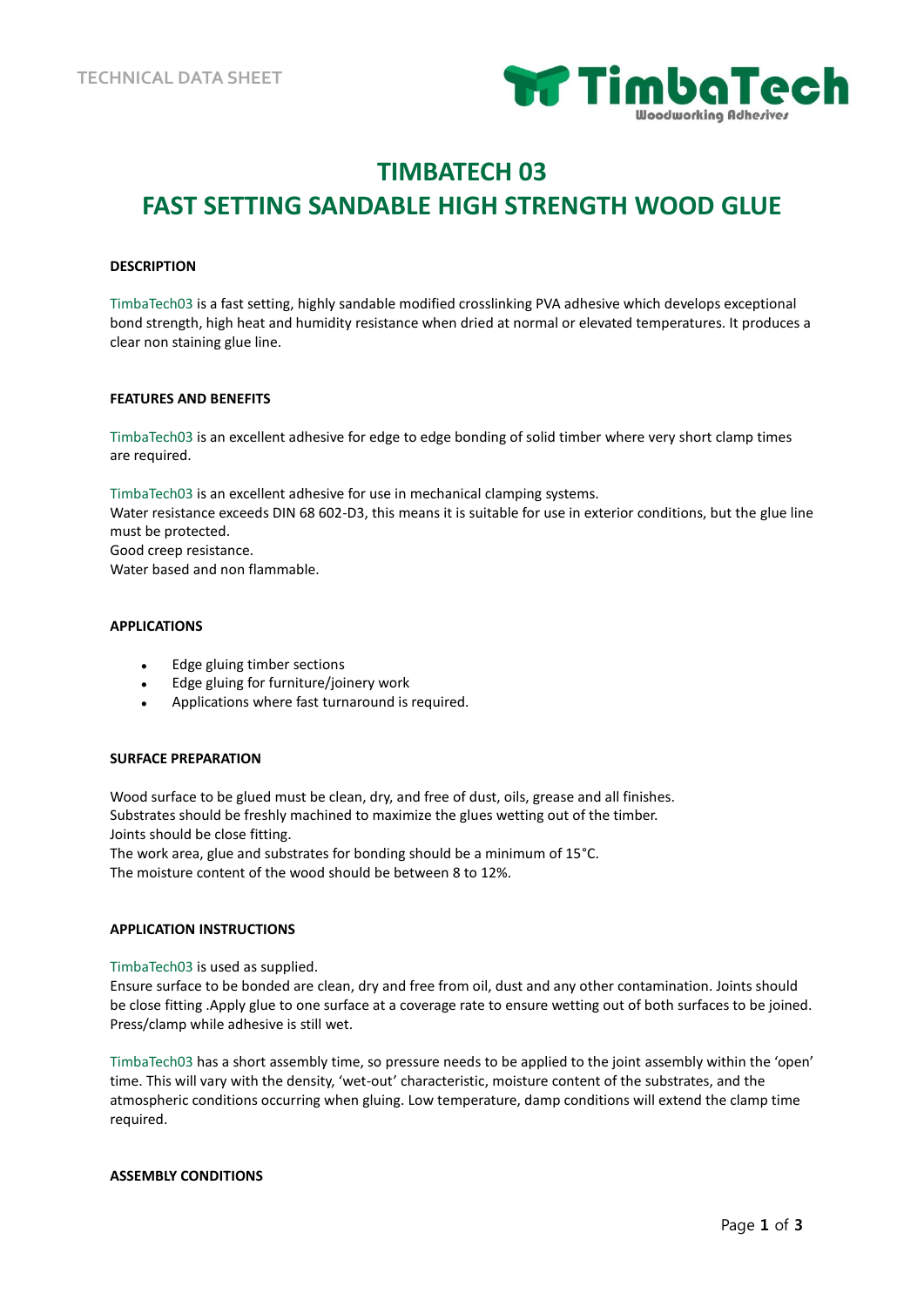

Apply at a coverage rate of 5-10m<sup>2</sup>per litre of glue according to the substrate characteristics and working conditions.

- Open Assembly Time 3 minutes at 20◦c
- Closed Assembly Time 8 to 10 minutes (depending on timber density )at 20◦c

| Clamp Times (Minimum) |                            |                             |
|-----------------------|----------------------------|-----------------------------|
| <b>Temperatures</b>   | <b>Low Density Timbers</b> | <b>High Density Timbers</b> |
| $20 \circ c$          | 45 to 60 minutes           | 60 to 90 minutes            |
| $30^{\circ}$ c        | 30 to 40 minutes           | 45 to 60 minutes            |

Glue lines should show glue squeeze out on application of pressure.

Where the minimum pressure period is used, 'dead' stacking of the freshly bonded panel or timber assemblies for 24 hrs prior to machining is recommended.

## **PRECAUTIONS**

- Please note some timbers such as Blackwood and Beech may be susceptible to stain development and discoloration from adhesive, which are acidic in nature (low PH) such as TimbaTech03.
- Use of adhesive in very cold conditions may result in poor film formation with powdery glue line.
- Store adhesive off concrete floors and preferably is a warm environment during winter months.
- Trials are recommended to confirm suitability.

### **CLEAN UP**

Wipe excess glue from joints with clean wet cloth before glue has set.

### **STORAGE AND HANDLING**

Store in un opened sealed plastic containers in warehouse conditions. Do not store directly on concrete. TimbaTech03 is acidic in solution so should be used with plastic equipment .Contact with metal containers or equipment, other than stainless steel, in storage or use is not good practice and may cause staining problems in the glue line.

### **STORAGE LIFE**

Typically 9months at 25◦c, in the original, sealed plastic container.

## **HEALTH AND SAFETY**

Please refer to Material Safety Data Sheet available on our Website www.timbatechsolutions.com

# **OTHER TECHNICAL INFORMATION SPECIFIC TO THIS ADHESIVE**

Adequate tests should be carried out on any new or unfamiliar applications to ensure this product is suitable for the specific task.

Samples are available free of charge to assist this procedure.